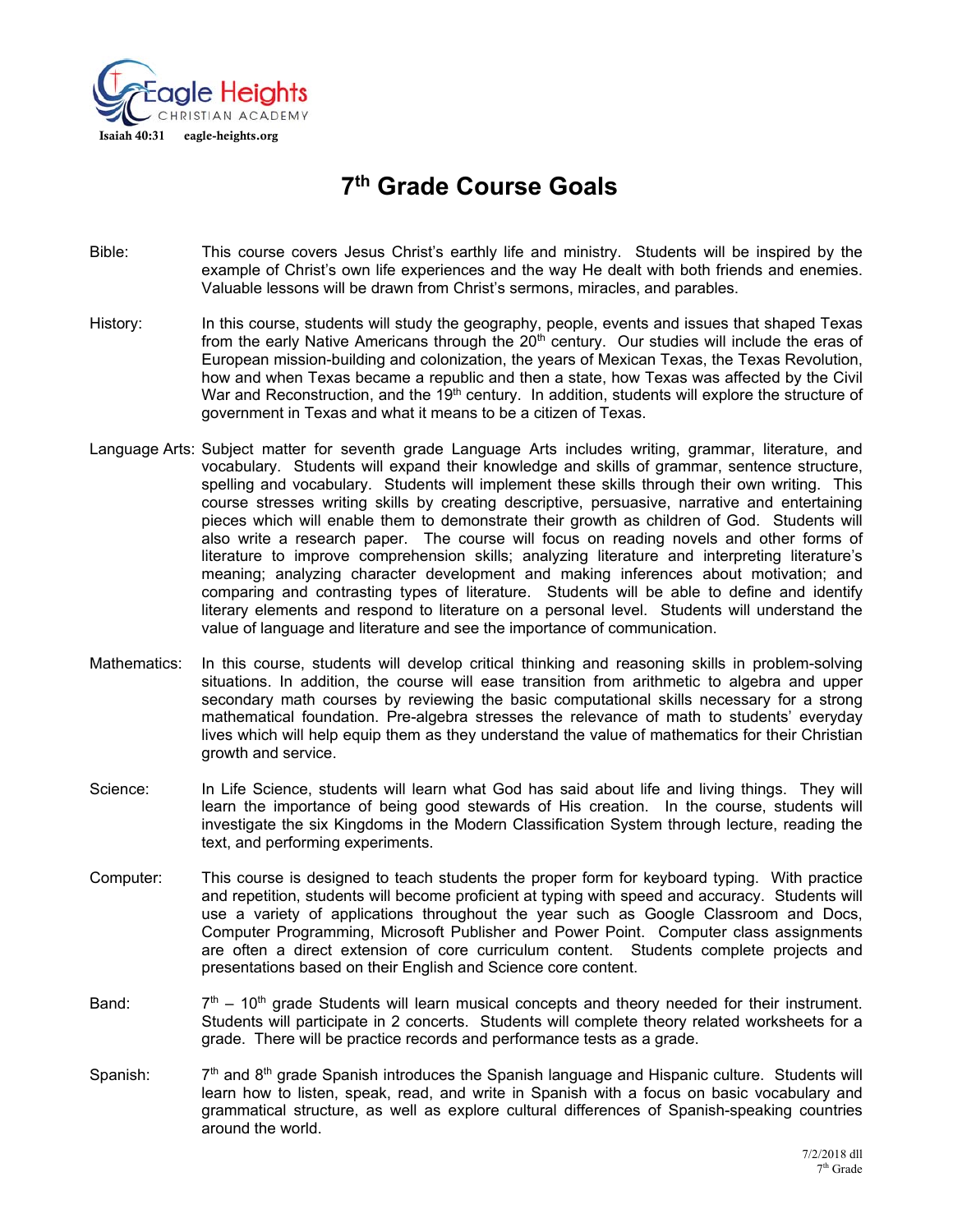

Physical In Physical Education, students acquire the knowledge and skills for movement that provide the Education: foundation for enjoyment, continued social development through physical activity, and access to a physically-active lifestyle. The student exhibits a physically-active lifestyle and understands the relationship between physical activity and health throughout the lifespan. Seventh grade students apply similar concepts from one sport or movement setting to another. Students can observe another individual's performance and notice key elements for success. At this grade level, students participate in physical activity both in and out of school while maintaining a healthy level of fitness as their bodies grow and change. Their knowledge of safety and the ability to manage their own behavior is reinforced. Instruction is directed more toward encouraging the incorporation of physical activity into a daily routine and less toward fundamental skill development.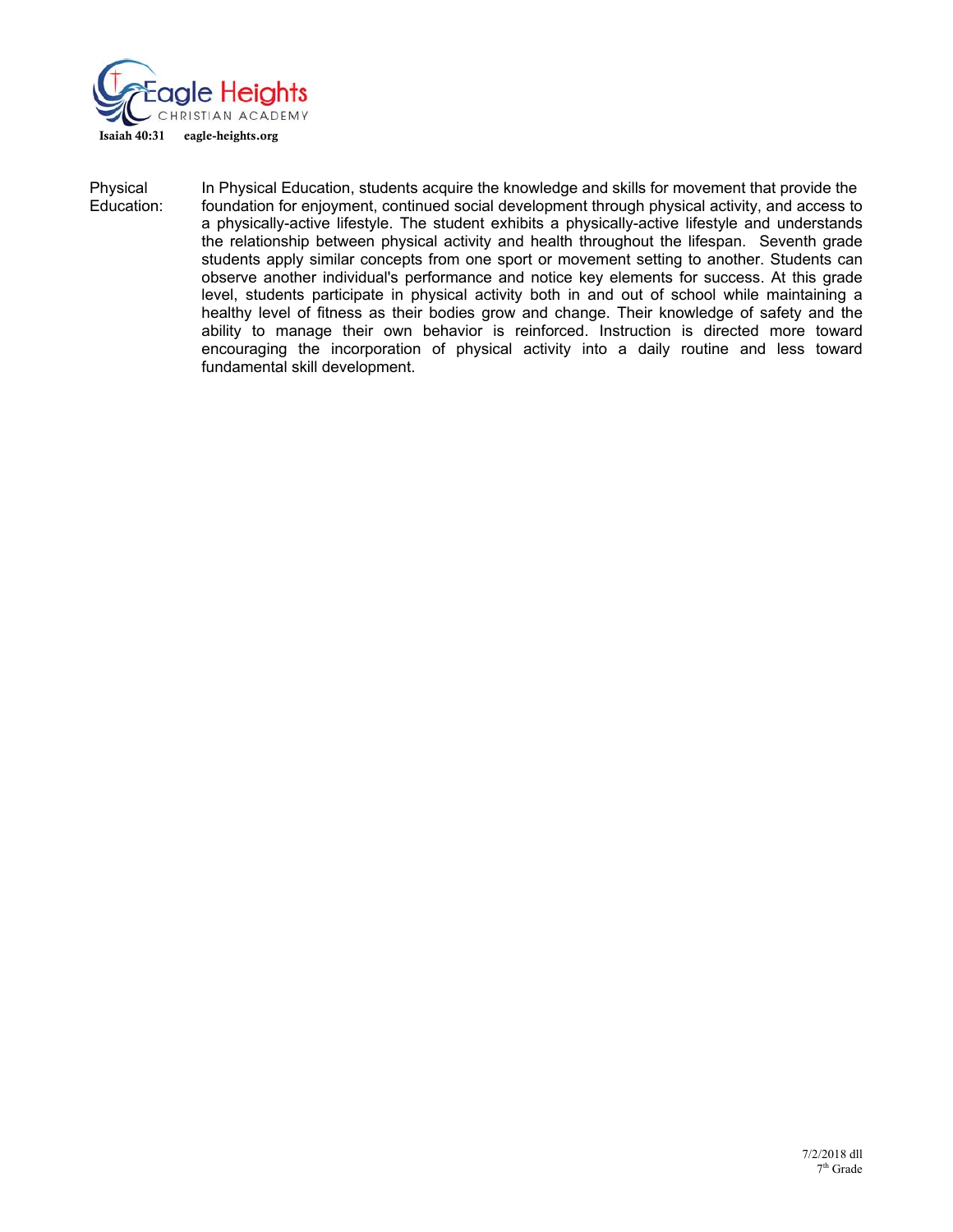

# **7th Grade Curriculum**

# **Language Arts (BJUP):**

**Parts of Speech**  Noun Pronoun Verb – simple and perfect tenses Adjective Adverb Preposition Conjunction Interjection **Sentence Structure**  Sentence patterns Introduction to dependent clauses Sentence types – declarative, interrogative, imperative, exclamatory Clause structure – simple, compound, complex Sentence errors – fragments, comma splices, fused sentences **Mechanics**  Capitalization Punctuation Spelling **Usage** Subject/Verb agreement Pronoun/Antecedent agreement Pronoun reference **Writing Skills**  Writing process – planning, drafting, revising and proof-reading, publishing Paragraph development – fact, example, statistic, incident/anecdote, sensory detail, reason Paragraph organization – chronological, spatial, order of

importance Style – precise words, showing and not telling Develop a thesis statement Write a research paper

#### **Literature**

Six themes: courage; nature and man; generosity; our land; humility; family

Genres represented: fables; drama; poetry; hymns; Scripture; short story; biography; autobiographical accounts; historical essays; novels

# **Spanish 1A (McDougal Littell):**

**Introduction to Spanish** 

Source of Spanish language Hispanic culture and country exploration **Conversational Spanish Greetings** Dates Weather Telling Time **Grammatical Construction**  Nouns and gender Verbs and verb endings Irregular verbs Present tense Various persons Likes and dislikes Formal/informal Descriptive adjectives Plural nouns and adjectives Conjugating verbs Definite and indefinite articles – gender and number Masculine and Feminine nouns and articles

# **Life Science (BJUP): Foundations of Life Science**

definition of science, modeling, thinking scientifically, limitations of science, Biblical vs. naturalistic worldview, scientific method, characteristics of life, classification of life, cell structure/function, respiration/photosynthesis **Heredity and the Origin of Life** 

genes and cell division, mitosis and meiosis, asexual and sexual reproduction, DNA replication, RNA transcription, protein synthesis, Mendelian genetics, genetic crosses, variations on simple genetics, genetic disorders, gene mutations, chromosomal changes, genetic engineering, cloning, stem cell technology, Biblical Creationism, nonliteral views of Creation, age of the earth, the Flood, fossils, history of evolutionary theory, mutations and evolution, evolutionary family trees, speciation

# **Microbiology and Plant Biology**

Archaebacteria vs. eubacteria, bacteria, antibiotic resistance in bacteria; viruses; protozoan movement, algal structure, protists; fungi; plant structure; water movement, gas exchange, and photosynthesis in plants; plant growth and hormones; plant tropisms, nastic movements, and photoperiodism; plant classification and life cycles; sexual and asexual reproduction in plants; flower structure, seeds, and pollination.

# **The Animal Kingdom**

sponges, cnidarians, flatworms, roundworms, earthworms, mollusks, arthropods, echinoderms; endotherms/ectotherms, body systems in vertebrates; fish, amphibians, metamorphosis, reptiles; birds, mammals, classification of mammals; animal behavior, external/internal fertilization, egg structure/development, placental reproduction

# **Interactions in the Environment**

ecosystems, biomes, abiotic environment, water cycle, succession; biotic community, populations, carbon/ oxygen/nitrogen cycle, limiting factors; circadian/ seasonal rhythms; food chains/webs, ecological pyramids, organism relationships, competition, camouflage, warning coloration, mimicry, predation, symbiosis, parasitism; natural resources, agriculture, endangered species, extinction, human population changes, conservation, pollution

# **The Complex Design of the Human Body**

skin, burns; skeletal system, fractures, joints; types of muscles, muscle physiology; homeostasis, blood cells, blood clotting, blood types, blood plasma; blood vessels, heart structure, blood flow through heart, blood pressure, immune system, organ transplants; allergies, autoimmune diseases; excretory system; respiratory system; digestive system; nervous system, brain anatomy, sense organs; hormones and endocrine glands, puberty; metabolism, nutrition; psychoactive drugs, smoking, addiction; spread of disease, protection against disease

# **Bible (BJUP):**

Christ-like Character Christ's Example Christ's Major Experiences Christ's Sermon on the Mount Christ's Other Teachings Christ's Miracles Christ's Parables Memory Verses